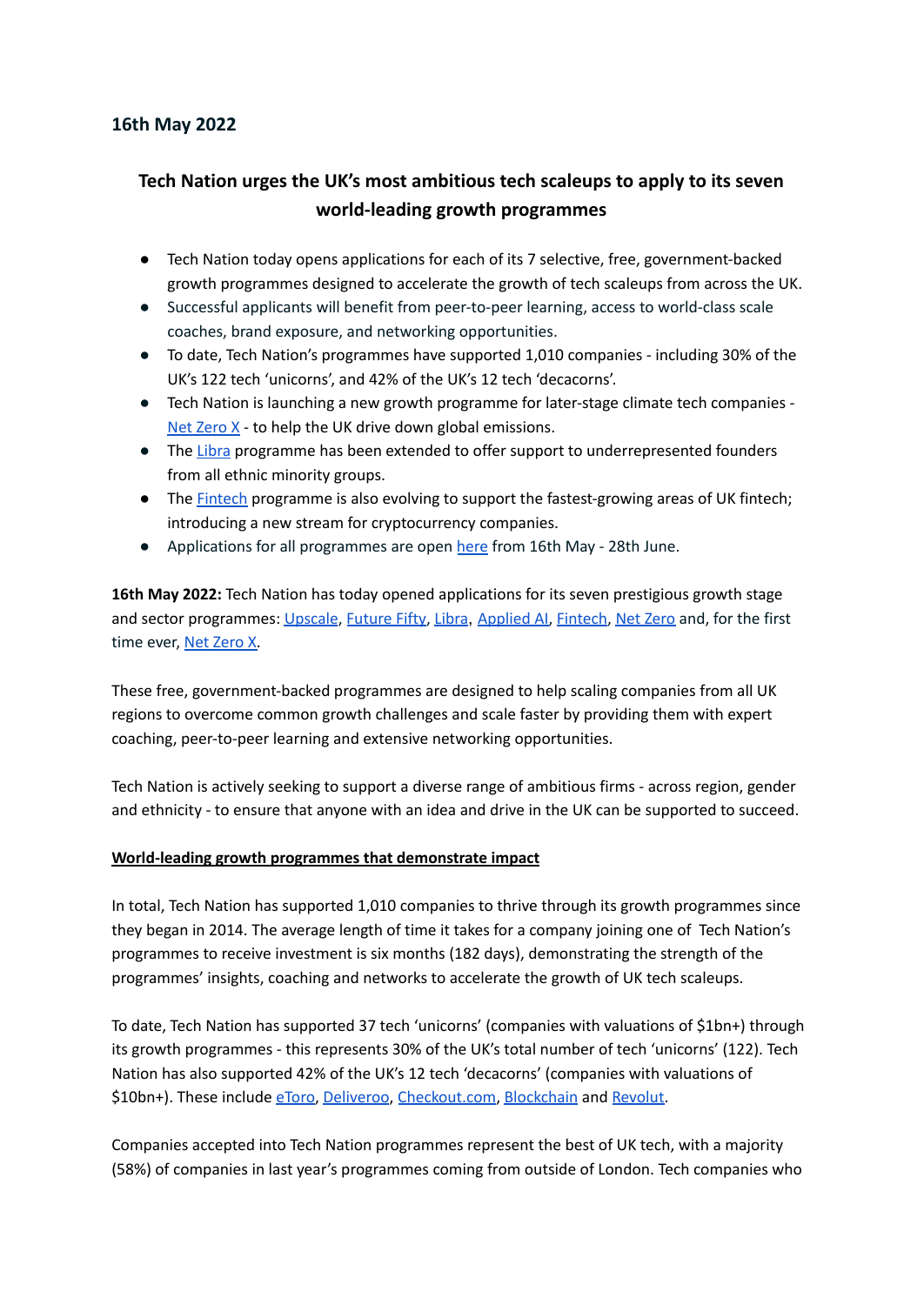have been through Tech Nation's growth programmes include [Skyscanner](https://www.skyscanner.net/) (from Edinburgh), [Darktrace](https://www.darktrace.com/en/) (from Cambridge) and [Monzo](https://monzo.com/) (from London), who have received a combined £1.4bn in investment to date, demonstrating the potential of tech scaleups accepted into these programmes to become the UK's most valuable tech companies - and the jobs and capital they have the potential to create across the UK.

# **Tech Nation's growth programmes have been shaped to help address the most important issues of today**

Following the launch of Tech Nation's Net Zero growth programme for early-stage climate tech scaleups in 2020, Tech Nation is expanding its offering for climate tech companies by launching a new growth programme for later-stage climate tech scaleups; Net [Zero](https://technation.io/programmes/net-zero-x/) X.

With only 25% of total funding raised in climate tech being channelled into the technologies that hold 81% of the total Emissions Reduction Potential (ERP), Net Zero X aims to help accelerate the UK's goal to drive down global emissions and 'futureproof' the climate tech industry, by reducing this carbon funding gap, countering the climate tech 'valley of death' and supporting the UK's most promising climate tech companies to scale and influence policy and the investment landscape.

Tech Nation is also on a mission to improve diversity and inclusion in the UK tech sector. Last year, Tech Nation debuted their Libra growth programme to support underrepresented founders and combat racial diversity challenges, after data from the Tech Nation [Report](https://technation.io/report2021/) 2021 revealed that only 0.24% of the 1.7% of UK VC investment invested in ethnic minority founders in 2020 had gone to Black entrepreneurs. Following the launch of the first Libra programme, several of the companies in the first Libra cohort have raised Seed funding already (including [Framework,](https://useframework.com/) who raised over \$2mn in Seed funding this year).

In 2022, Tech Nation is expanding their Libra offering, with the second iteration not focussing exclusively on founders who self-identify as Black or Multiracial but also including all other ethnic minority groups.

The **[Fintech](https://technation.io/programmes/fintech)** programme is also evolving to support the fastest-growing areas of UK fintech; introducing a new stream for cryptocurrency companies.

# **How to apply**

Companies that are chosen to join the six-month programmes will benefit from over 60 hours of support, including access to tailored coaching sessions with industry experts, and extensive networking opportunities.

Applications for all of the growth programmes open today (Monday 16th May) and will close on the 28th June. Check your eligibility and apply [here](https://technation.io/programmes/) on the Tech Nation website. Successful applicants will be notified in June and onboarded in August. The programmes will commence in September.

Tech scaleups are encouraged to apply to one of the seven programmes, which include: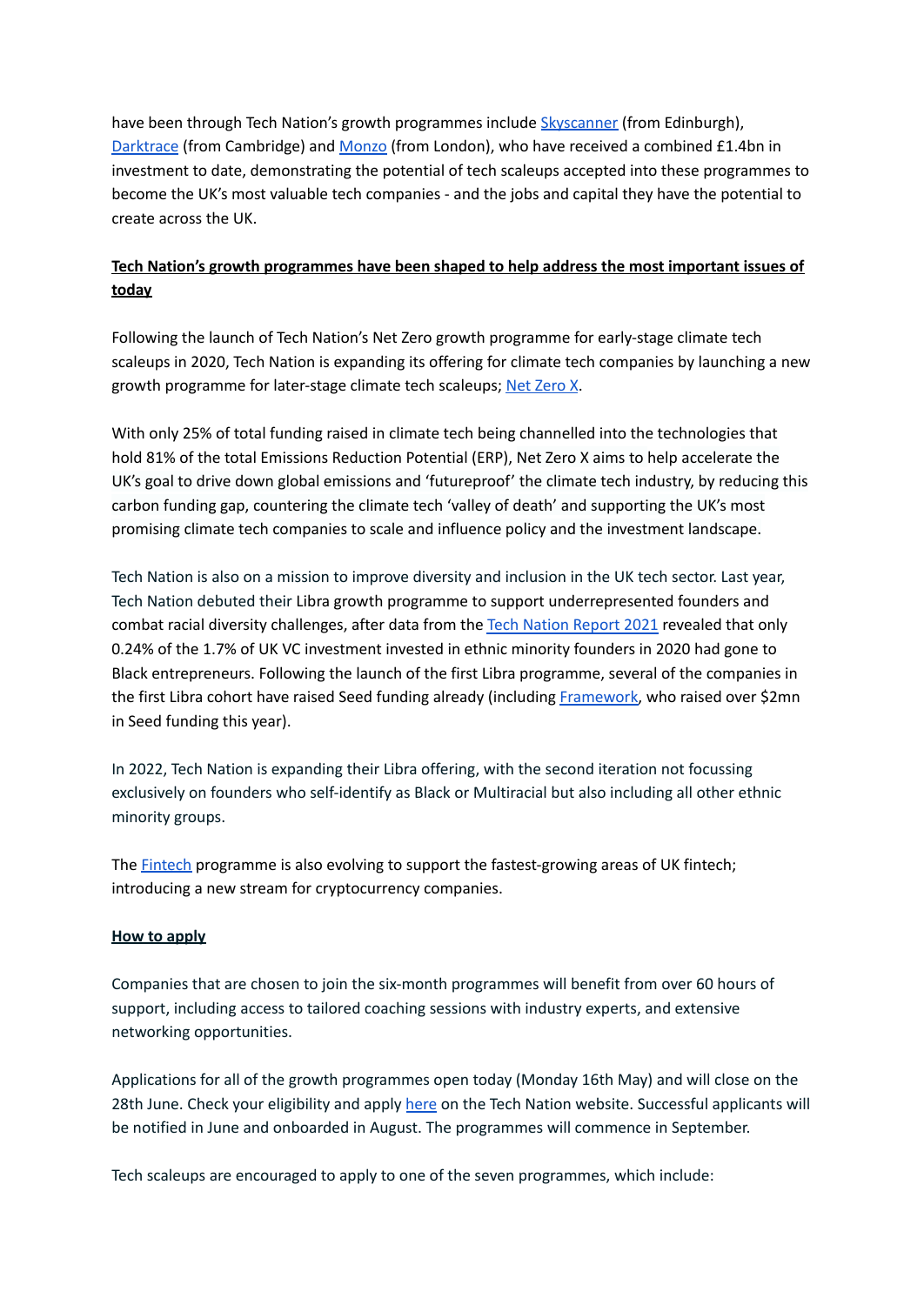- [Future](https://technation.io/programmes/future-fifty/) Fifty: Tech Nation's longest running programme, now in its 11th round, designed for late-stage tech companies
- [Upscale:](https://technation.io/programmes/upscale/) Now in its 8th round, designed for mid-stage tech scaleups
- [Libra:](https://technation.io/programmes/libra/) Programme launched last year for early-stage tech companies with underrepresented founders
- [Applied](https://technation.io/programmes/applied-ai/) AI: Designed for AI scaleups, now in its 4th round
- [Fintech:](https://technation.io/programmes/fintech) For fintech scaleups, now in its 5th round
- Net [Zero:](https://technation.io/programmes/net-zero) For early-stage climate tech companies, now in its 3rd round
- Net [Zero](https://technation.io/programmes/net-zero-x/) X: Tech Nation's newly launched growth programme for later-stage climate tech companies

## **Quotes:**

**Gerard Grech, Founding Chief Executive at Tech Nation, said:** "Tech Nation's mission is to enable the most innovative high growth companies from every part of the UK to scale, and to change the world for the better. We're proud to launch these latest growth programmes that help businesses drive capital and create jobs, while tackling some of the greatest social, economic and environmental challenges of our time. Our newest growth programmes, Net Zero X and Libra, are actively helping to decarbonise our nation and level the playing field for underrepresented founders in UK tech. We're privileged to have supported over 4000 tech businesses to scale and succeed, including 37 (30.3%) of the UK's tech 122 'unicorns' (companies with valuations of \$1bn+), who have collectively raised \$22 billion in venture capital investment, and 5 (41.7%) of the UK's tech 12 'decacorns' (with valuations of \$10bn+)."

**Julian Mensah, Founder and CEO of Voltric (Libra 1.0 alumni), said:** "For Voltric, Libra elevated our credibility. Within days of the announcement, people were writing about us that we had never met! Even more than that, Libra gave me the peace of mind I needed to carry on knowing that I wasn't the only Black founder facing the challenges I was facing. Today, we are a funded company with more education around leadership and management - and this would not have been possible without the Libra programme."

**Jo Parker-Swift, CEO and Co-founder of Solivus (Net Zero 2.0 programme alumni), said:** "Being part of Tech Nation's Net Zero 2.0 cohort not only gave us access to a community of like-minded peers, but it helped put us on the map. It was a huge moment of recognition and celebration for our team. We were part of a group of climate tech companies invited to Glasgow during COP26 and since joining the programme, we have successfully completed a crowdfunding campaign, securing £2.4 million to scale our thin-film solar solutions for both commercial and domestic customers. We have featured in many leading publications – and being selected for Tech Nation's Net Zero 2.0 absolutely contributed to establishing our credibility as an ambitious and innovative tech scaleup."

**Franck Vialaron, CEO and Co-founder of Accelex (Fintech 4.0 programme alumni), said:** "The webinar events were fantastic, covering an extremely diverse and helpful range of topics, with great speakers. We received access to a wealth of support and networking opportunities. I would highly recommend applying!"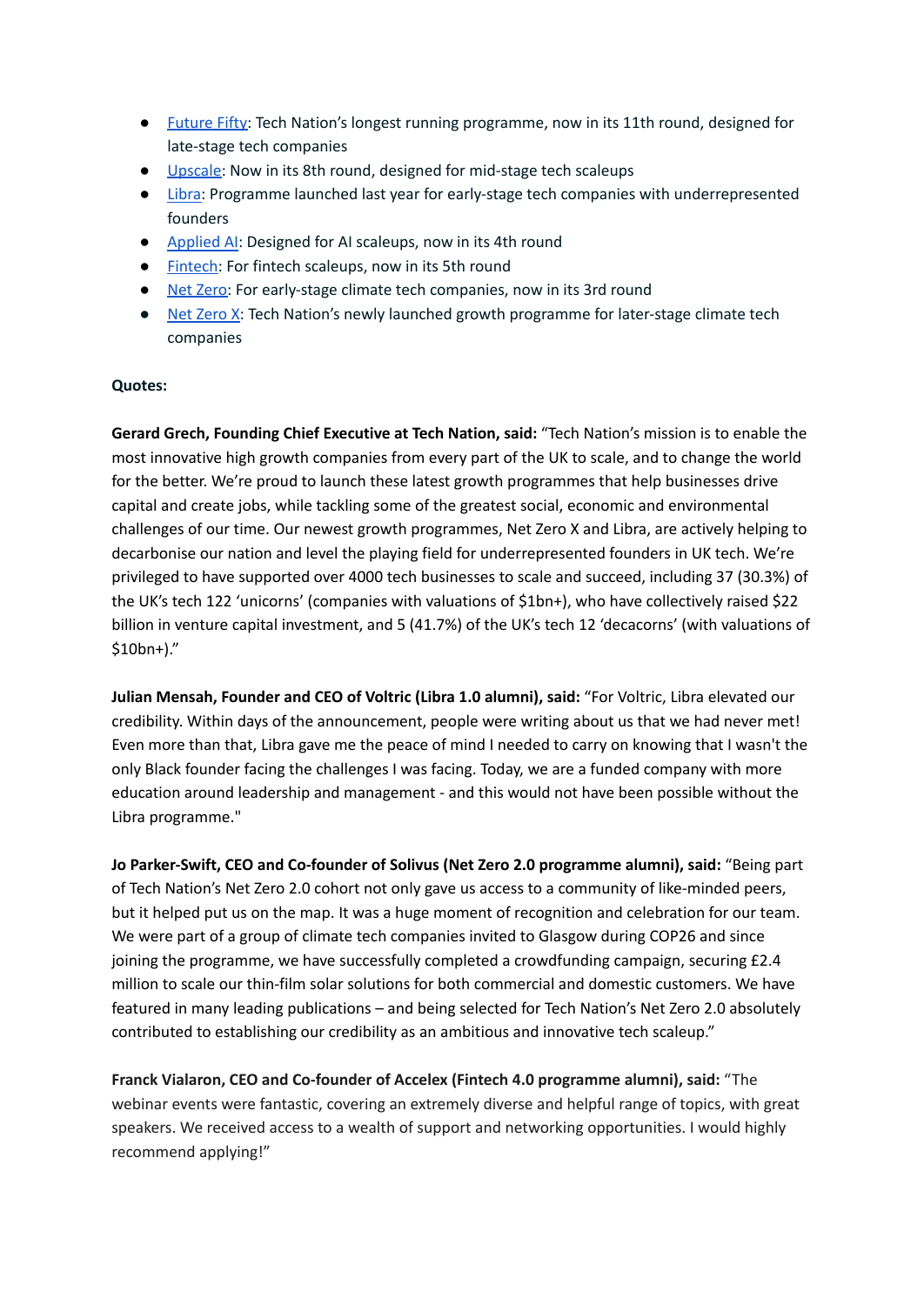**Martin Balaam, CEO & Co-founder of Pimberly (Upscale 5.0 programme alumni), said:** "The whole team at Pimberly found the Upscale programme to be extremely useful. Not only did we get some pragmatic, practical and necessary advice, but the programme also gave us the chance to network with other like-minded individuals in our cohort, which has created lasting relationships. We'd definitely recommend one of the Tech Nation programmes to anyone looking - it's a no-brainer!"

**Alice Newton-Rex, Head of Product at WorldRemit (Future Fifty 3.0 alumni), said:** "What was most important to us was the access Tech Nation's Future Fifty programme gave us to companies of a similar size, and the voice into Government, more than just the accolade of having 'made it'."

**Murat Tunaboylu, CEO & Co-founder of Antiverse (Applied AI 1.0 alumni), said:** "Tech Nation's Applied AI growth programme has been one of the most impactful programmes we have been part of - and we have attended so many! All Tech Nation staff, speakers, content quality, communications and venues were top class. It pushed us forward on many fronts."

**Katja Palovaara, Fintech Scaling Expert at Tech Nation, said:** "It's going to be another huge year for Fintech. After growing sevenfold in terms of investment last year, we expect nothing less from 2022. The fifth iteration of Tech Nation's Fintech programme will welcome more fintech companies than ever and continue to provide them unmatched opportunity and support. We're really excited about the growing sectors such as Web3, blockchain and cryptocurrency, and wish to continue seeing companies who are serving the general public - including Gen Z and the financially excluded. If you are looking to take your fintech company to new heights in the next year, apply now!"

**Abi Mohammed, Libra Scaling Expert at Tech Nation, said:** "Diversity and inclusion must be at the heart of everything we do in UK tech, and that's why I'm excited to create a supportive and enriching community for even more diverse founders this year with Libra 2.0. The results of last year's inaugural programme were real and tangible, with several companies having raised funding already since joining, so I'm excited to help support more companies with founders from underrepresented groups to scale and succeed this year."

**Winnie Yan, Upscale Scaling Expert at Tech Nation, said:** "Now in its 7th year, Upscale has a track record of helping the UK's most promising tech companies to accelerate their growth and unlock the key to scaling successfully - at a critical stage of growth. Tech scaleups who have been through the Upscale programme have gone on to become household names - from Olio and BorrowMyDoggy to MyTutor and Cleo. I'm excited to welcome the UK's tech 'unicorns' of the future to Upscale 8.0!"

**Sammy Fry, Net Zero and Net Zero X Scaling Expert at Tech Nation, said:** "As the need to address the climate crisis becomes ever-more apparent, I am extremely excited to be announcing the launch of Net Zero X this year. The new programme for the UK's leading, high-impact climate tech companies will accelerate the UK's goal to drive down global emissions and 'futureproof' the climate tech industry. We will be reducing the carbon funding gap, countering the climate tech 'valley of death' and supporting the UK's most promising climate tech companies to scale, while educating the market, supporting the adoption of sustainable policies and creating a thriving climate tech landscape."